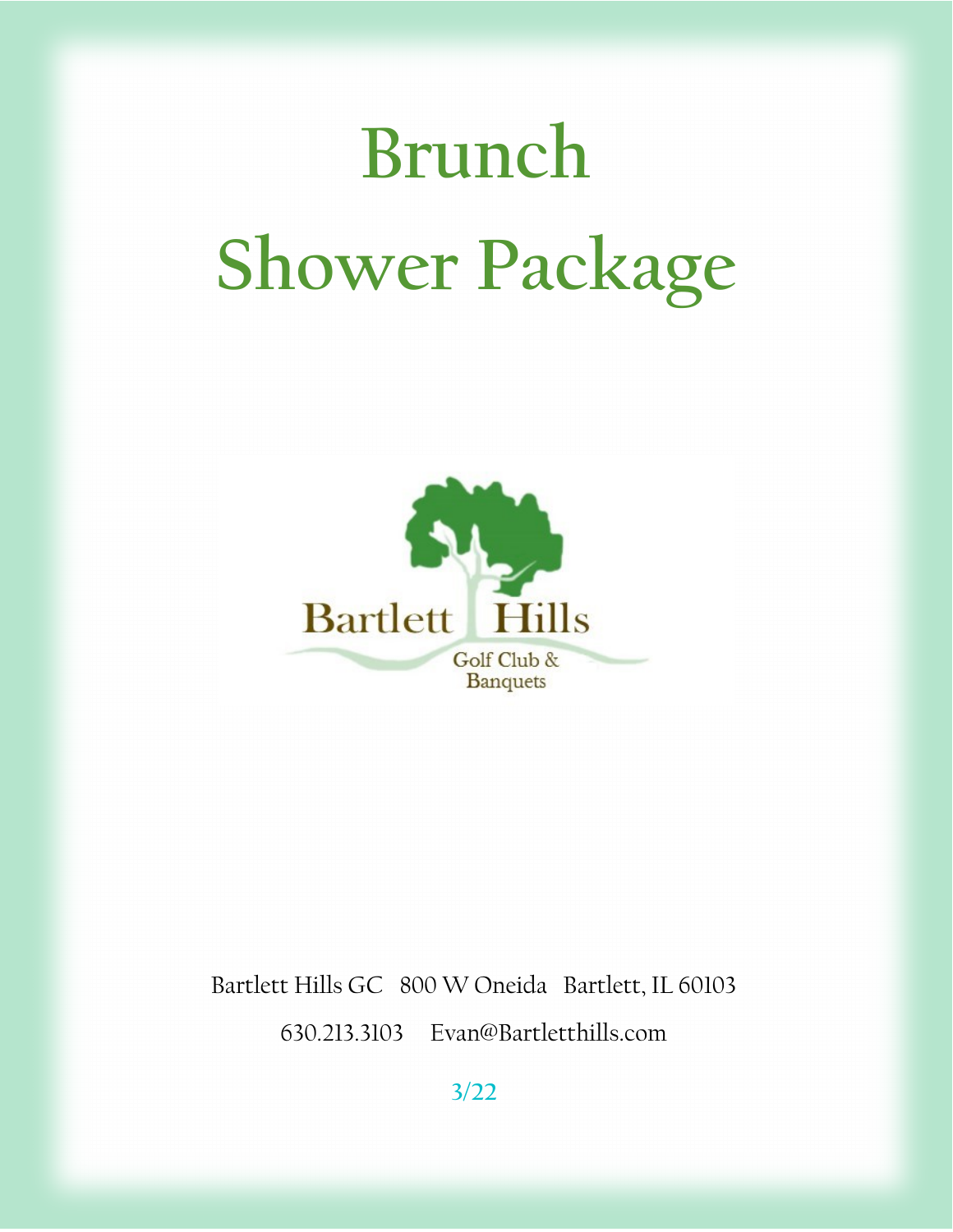# **All Brunch Shower Packages Include:**

Fruit Punch with Floating Confetti of Sliced Fruits

Choice of Brunch Buffet Menu

Decorated Shower Cake or Cupcakes From IL Giardino Bakery

Fresh Flower Vase Centerpiece

White or Burgundy Skirting

Linen Cloth & Napkin Choice

Options to Customize all Packages

Banquet Coordinator to Attend to All Your Details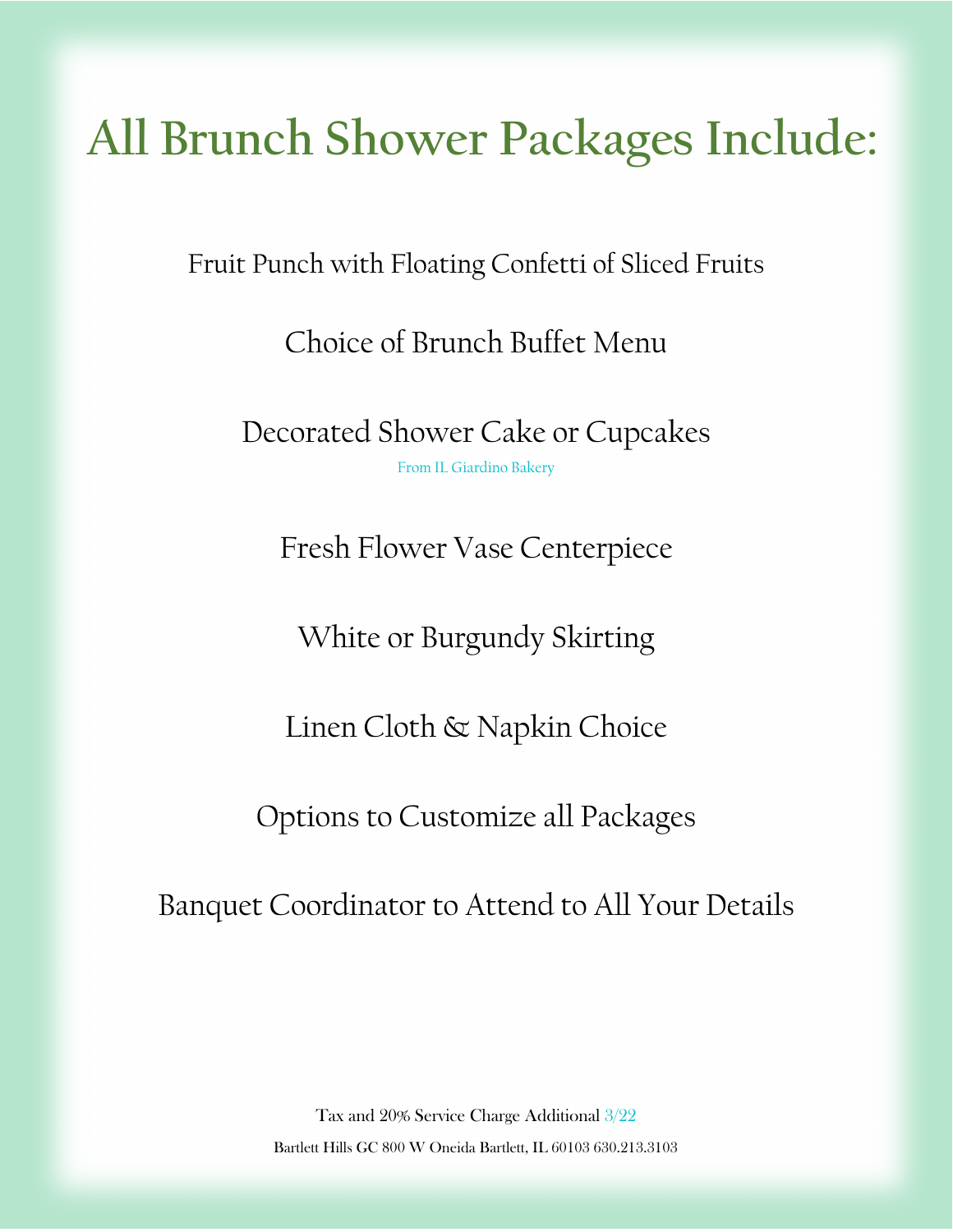## **Buffet Menus:**

#### **Silver Package:**

Croissants, Bagels & Muffins Fresh Seasonal Fruit Display Scrambled Eggs French Toast & Syrup or Biscuits & Gravy Bacon & Sausage Assorted Juices & Fruit Punch Bowl Decorated Bakery Cake Fresh Floral Centerpieces

### **\$23 per person**

**Gold Package:**

Croissants, Bagels & Muffins Fresh Seasonal Fruit Display Eggs Benedict or Florentine Benedict Scrambled Eggs Country Fried Potatoes or Cheesy Potato Hash w/Peppers French Toast & Syrup or Biscuits & Gravy Bacon & Sausage Assorted Juices & Fruit Punch Bowl Decorated Bakery Cake Fresh Floral Centerpieces

### **\$26 per person**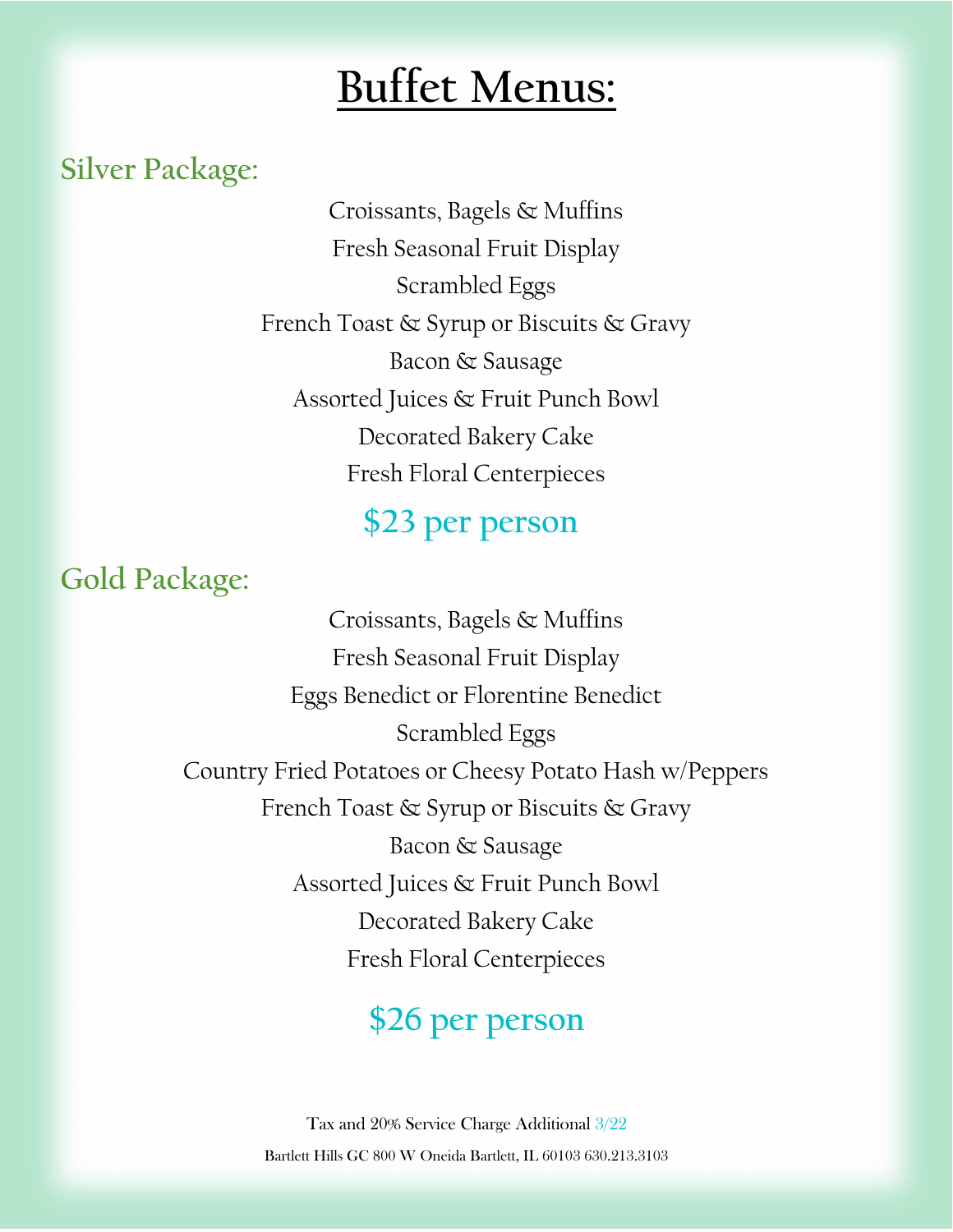# **Buffet Menus:**

#### **Diamond Package:**

Assorted Mini Breakfast Breads including: Muffins, Bagels with Cream Cheese, Fresh Seasonal Fruit Basket Display Scrambled Eggs French Toast & Syrup or Biscuits & Gravy Bacon & Sausage Country Fried Potatoes or Cheesy Potato Hash w/Peppers Quiche Lorraine, Broccoli & Cheese, or Spinach, Mushroom & Onion Chicken Florentine or Chicken Champagne Broccoli, Cauliflower, Carrot Medley or Green Bean Almandine Assorted Juices, Fruit Punch Bowl, & Mimosa Bowl Decorated Bakery Cake Custom Fresh Floral Centerpieces

### **\$32 per person**

All Buffets can be customized!

We are happy to swap out any menu items or adjust the cuisine to fit your needs. Pricing adjustments may then apply. We will accommodate for any guests with dietary restrictions. Final counts are due 10 days in advance of the event. All Children's pricing ages 3-12 years are \$12.95 per child.